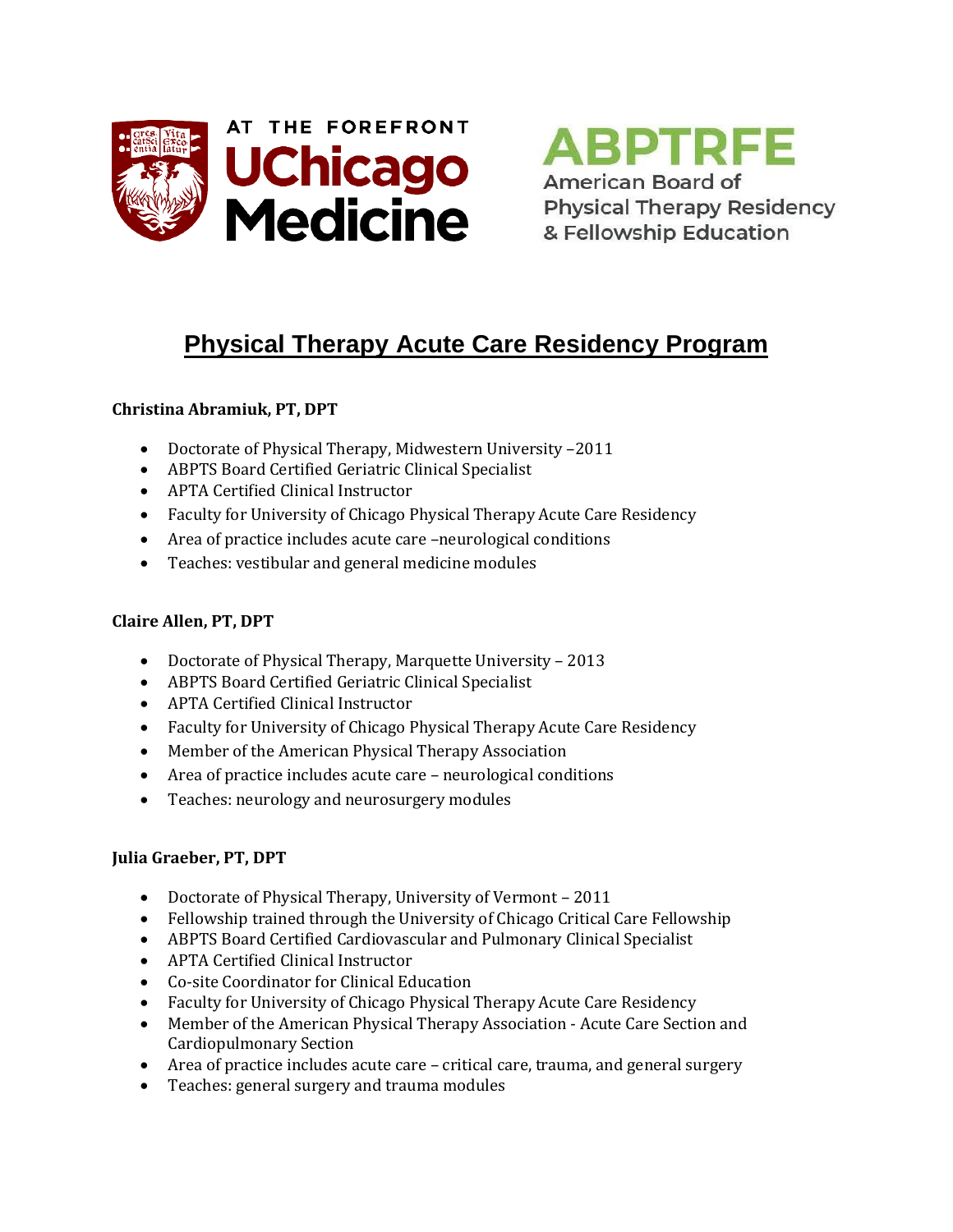#### **Lauren Greer, PT, DPT**

- Doctorate of Physical Therapy, Springfield College 2012
- ABPTS Board Certified Geriatric Clinical Specialist
- APTA Certified Clinical Instructor
- Faculty for University of Chicago Physical Therapy Acute Care Residency
- Member of the American Physical Therapy Association
- Area of practice includes acute care trauma, orthopedics and general surgery
- Teaches: orthopedics, general surgery, and trauma modules

### **Peter Herbst, PT, DPT**

- Doctorate of Physical Therapy, The George Washington University 2016
- Fellowship trained at the University of Chicago in Critical Care Physical Therapy
- ABPTS Board Certified Cardiopulmonary Clinical Specialist
- APTA Certified Clinical Instructor
- Associate Faculty for University of Chicago Physical Therapy Acute Care Residency
- Member of the American Physical Therapy Association- Acute Care Section
- Area of practice includes acute care critical care, cardiovascular and pulmonary management, trauma/ orthopedics, neurology, oncology, and wound care.
- Teaches: cardiothoracic surgery module

### **Lauren Miller, PT, DPT – Acute Care Physical Therapy Residency Program Coordinator**

- Doctorate of Physical Therapy, Northwestern University 2012
- ABPTS Board Certified Oncologic Clinical Specialist
- APTA Certified Clinical Instructor
- Faculty for University of Chicago Physical Therapy Acute Care Residency
- Member of American Physical Therapy Association Oncology and Acute Care Section
- Area of practice includes acute care hematology and oncology
- Teaches: hematology and oncology modules

### **Allison Postel, PT, DPT**

- Doctor of Physical Therapy, University of Illinois at Chicago 2012
- ABPTS Board Certified Cardiovascular and Pulmonary Clinical Specialist
- Fellowship trained through University of Chicago Critical Care Fellowship
- APTA Certified Clinical Instructor
- Member of the American Physical Therapy Association Cardiopulmonary Section
- Area of practice includes acute care cardiology and critical care
- Teaches: cardiology and vascular modules